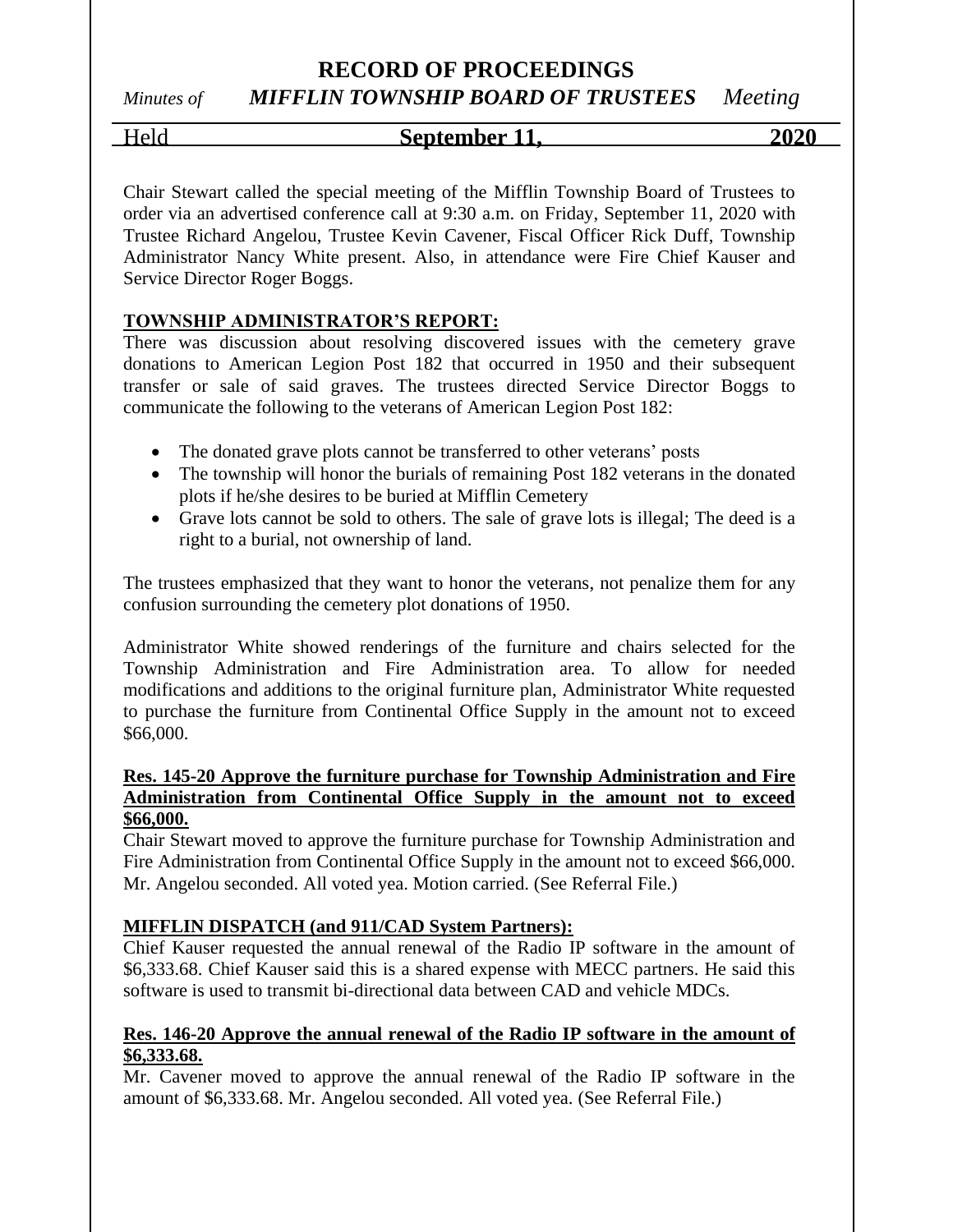# **RECORD OF PROCEEDINGS** *Minutes of MIFFLIN TOWNSHIP BOARD OF TRUSTEES Meeting*

## Held **September 11, 2020**

#### **OPERATIONS CENTER:**

Chief Kauser requested the purchase of the Imron Building Access Control System for the Operations Center from Sound Communications (SCI-Integrated) in the amount of \$30,638.79. Chief Kauser said the access control system will replace the current system within the Operations Center and is expandable and scalable to include all township buildings. Chief Kauser said the Imron system was selected as a result of the response to RFQs and RFPs from Sound Communications showcasing the cutting-edge Imron system.

#### **Res. 147-20 Approve the purchase of the Imron Building Access Control System from Sound Communications (SCI-Integrated) in the amount of \$30,638.79.**

Chair Stewart moved to approve the purchase of the Imron Building Access Control System from Sound Communications (SCI-Integrated) in the amount of \$30,638.79. Mr. Cavener seconded. All voted yea. Motion carried. (See Referral File.)

Chief Kauser requested the approval to purchase of 290 LED interior lighting fixtures for the second floor of the Operations Center from Wolff Brothers Supply Inc. in the amount of \$11,890.00. Chief Kauser said these LED lights will be installed as part of the construction program and includes only the second floor.

#### **Res. 148-20 Approve the purchase of 290 LED interior lighting fixtures for the Operations Center from Wolff Brothers Supply Inc. in the amount of \$11,890.00.**

Mr. Angelou moved to approve the purchase of 290 LED interior lighting fixtures for the Operations Center from Wolff Brothers Supply Inc. in the amount of \$11,890.00. Mr. Cavener seconded. All voted yea. Motion carried. (See Referral File.)

Chief Kauser requested the purchase of LED exterior pole lighting fixtures for the Operations Center from Absolute Lighting Maintenance in the amount not to exceed \$9,926.00. He said these lights will be installed as part of the exterior improvements and to reduce energy consumption. Chief Kauser said the Service department may install these fixtures which would reduce the overall investment.

#### **Res. 149-20 Approve the purchase of LED exterior pole lighting fixtures for the Operations Center from Absolute Lighting Maintenance in the amount not to exceed \$9,926.00.**

Mr. Cavener moved to approve the purchase of LED exterior pole lighting fixtures for the Operations Center from Absolute Lighting Maintenance in the amount not to exceed \$9,926.00. Mr. Angelou seconded. All voted yea. Motion carried. (See Referral File.)

Chief Kauser said AEP will be doing an energy audit and will advise on reducing energy consumption. He said with the Operations Center being a smart building, software will track consumption and indicate required maintenance.

Chief Kauser requested the approval to purchase a raised floor system for the Operations Center for the dispatch center from Thomas Shelby and Company in the amount of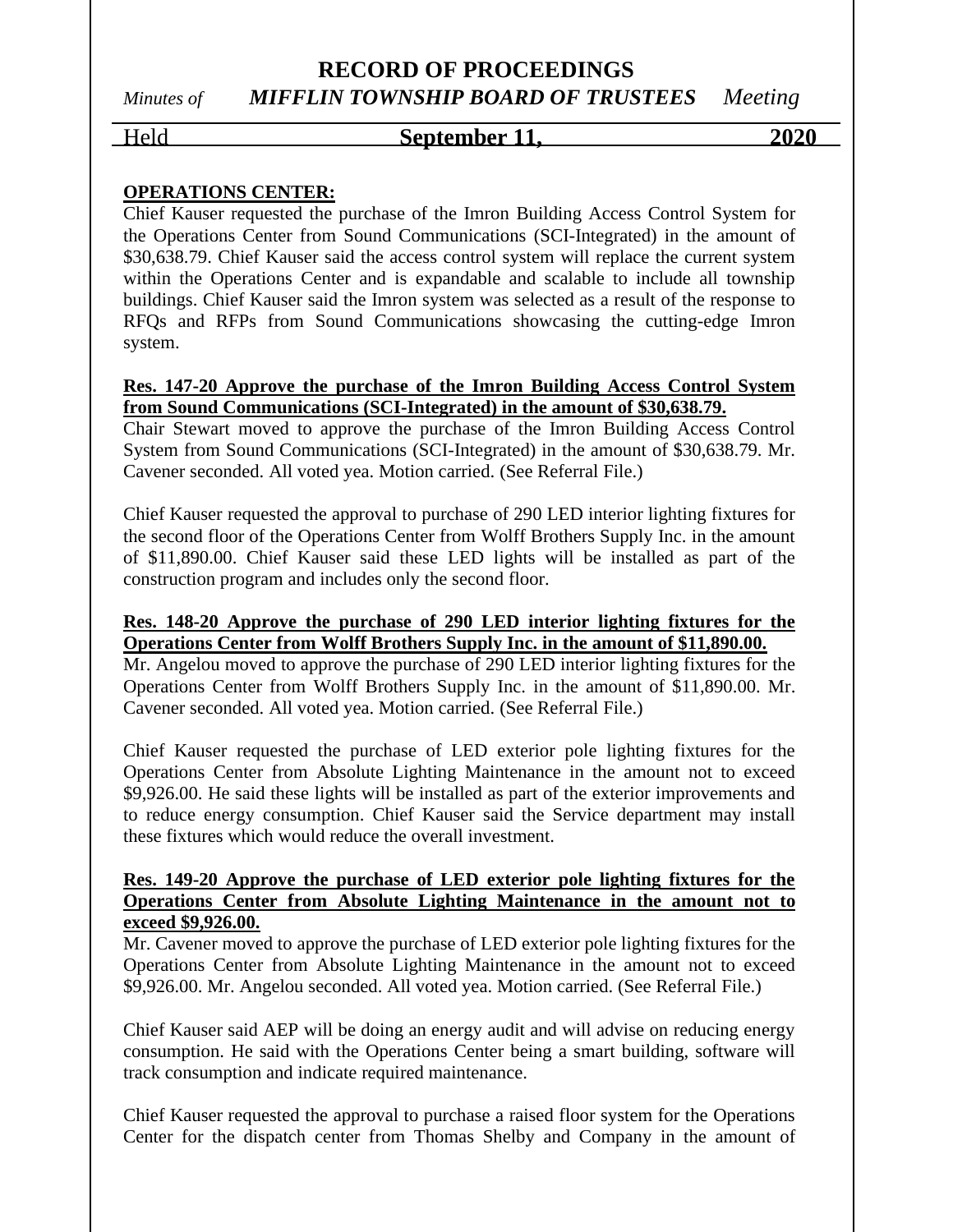#### **RECORD OF PROCEEDINGS**

# *Minutes of MIFFLIN TOWNSHIP BOARD OF TRUSTEES Meeting*

#### Held **September 11, 2020**

\$55,540. Chief Kauser said the flooring system will be installed as part of the construction program.

#### **Res. 150-20 Approve the purchase of a raised floor system for the Operations Center from Thomas Shelby and Company in the amount of \$55,540.65.**

Chair Stewart moved to approve the purchase of a raised floor system for the Operations Center for the dispatch center from Thomas Shelby and Company in the amount of \$55,540.65. Mr. Angelou seconded. All voted yea. Motion carried. (See Referral File.)

Chief Kauser made an administrative request to amend the Mifflin Dispatching Appropriations (if necessary) and to purchase MECC Dispatcher Watson Consoles Workstations for the Operations Center from Thomas Shelby Company in the amount of \$121,829. Chief Kauser said these have been approved by the RCOG as part of the relocation and expansion budget. He said Gahanna Police will purchase seven identical workstations for their use. This is a shared expense with MECC partners.

#### **Res. 151-20 Approval to purchase MECC Dispatcher Workstations (Watson Consoles) for the Operations Center from Thomas Shelby Company in the amount of \$121,829.**

Mr. Cavener moved to approve the purchase MECC Dispatcher Workstations (Watson Consoles) for the Operations Center from Thomas Shelby Company in the amount of \$121,829. Mr. Angelou seconded. All voted yea. Motion carried. (See Referral File.)

Chair Stewart said Chief Kauser requested two Executive Sessions.

At 10:30 a.m., Stewart moved to enter into an Executive Session per ORC Section 121.22 (G) (1) Purpose: to consider the appointment, employment, dismissal, discipline, promotion, demotion, or compensation of a public employee or official, or the investigation of charges or complaints against a public employee, official, license, or regulated individual, unless the public employee, official, licensee, or regulated individual requests a public meeting. Mr. Angelou seconded. All voted yea. Motion carried.

The trustees came out of Executive Session at 11:09 a.m.

Chair Stewart requested a motion to approve Firefighter Galen Troyer's separation agreement.

#### **Res. 152-20 Approve Firefighter Galen Troyer's separation agreement.**

Mr. Cavener moved to approve Firefighter Galen Troyer's separation agreement. Mr. Angelou seconded. All voted yea. Motion carried. (See Referral File.)

At 11:10 a.m., Mr. Cavener moved to enter an Executive Session per ORC Section 121.22 (G) (2) Purpose: to consider the purchase of property for public purposes, the sale of property at competitive bidding, or the sale or other disposition of unneeded, obsolete, or unfit-for-use property in accordance with section 505.10 of the Revised Code, if